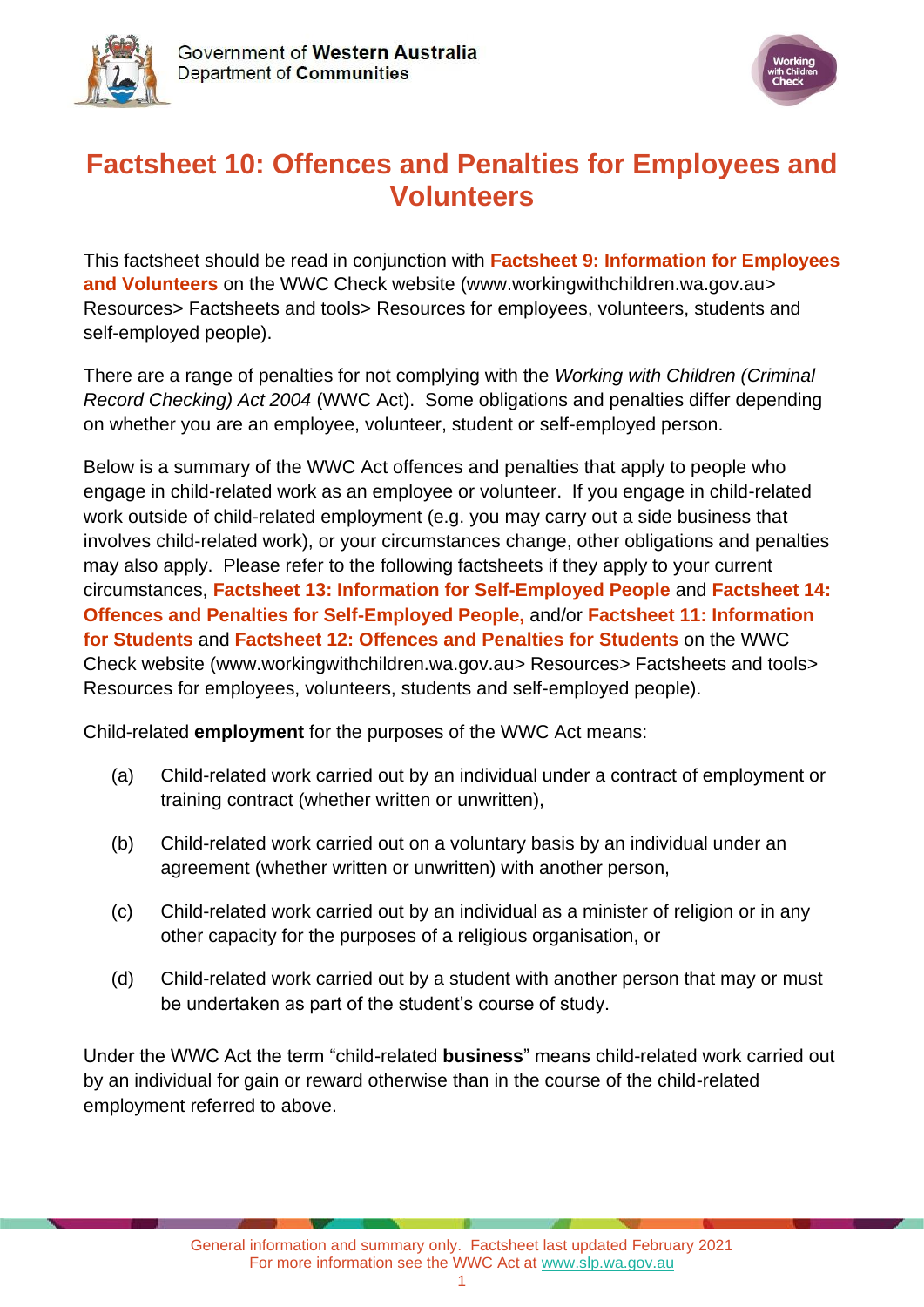## **Offences and Penalties**

| It is an offence to:                                                                                                                                                                                                                                                                                                                                                                                                                                                                                                                                                                                                                                                                                                                                                                                                                                                                                                                                                                               | <b>Penalty</b>                                       |
|----------------------------------------------------------------------------------------------------------------------------------------------------------------------------------------------------------------------------------------------------------------------------------------------------------------------------------------------------------------------------------------------------------------------------------------------------------------------------------------------------------------------------------------------------------------------------------------------------------------------------------------------------------------------------------------------------------------------------------------------------------------------------------------------------------------------------------------------------------------------------------------------------------------------------------------------------------------------------------------------------|------------------------------------------------------|
| engage in child-related employment if you have been issued with a<br>Negative Notice or Interim Negative Notice and that notice is still<br>current.                                                                                                                                                                                                                                                                                                                                                                                                                                                                                                                                                                                                                                                                                                                                                                                                                                               | Fine of \$60 000<br>and imprisonment<br>for 5 years. |
| It is an offence to:                                                                                                                                                                                                                                                                                                                                                                                                                                                                                                                                                                                                                                                                                                                                                                                                                                                                                                                                                                               | <b>Penalty</b>                                       |
| engage in child-related employment when you do not have a current<br><b>WWC Card.</b><br>There are statutory defences that apply to this offence, including if the person has a<br>pending application which has not been withdrawn (except for a person who has<br>been convicted of a Class 1 offence committed when an adult) or works for no more<br>than five days in a calendar year. However, there are exceptions to the five day<br>defence depending on a person's specific circumstances. Please refer to<br>Factsheet 9: Information for Employees and Volunteers for further information.                                                                                                                                                                                                                                                                                                                                                                                             | Fine of \$60 000<br>and imprisonment<br>for 5 years. |
| fail to apply for a WWC Check after the WWC Screening Unit has<br>issued you with a written notice requiring you to do so within ten days<br>after the date of the notice.                                                                                                                                                                                                                                                                                                                                                                                                                                                                                                                                                                                                                                                                                                                                                                                                                         | Fine of \$1,000                                      |
| fail to give written notice of a relevant change in your criminal record<br>as soon as practicable after the change occurs.<br>For the purposes of the WWC Act, there is a relevant change in a person's criminal<br>record if the person is charged with or convicted of a Class 1 or Class 2 offence<br>(see Factsheet 3: Class 1 and Class 2 Offences). Notifying of a relevant change<br>does not require a person to provide details of the offence.<br>You must give written notice of a relevant change:<br>1. to the WWC Screening Unit and your employer (or volunteer<br>organisation) when you are engaged in child-related employment<br>including where you:<br>• are the holder of a current WWC Card;<br>are not the holder of a current WWC Card but have applied<br>for a WWC Check and that application is still pending; or<br>are able to lawfully engage in child-related employment<br>without a WWC Card (e.g. where a defence under section 25<br>of the WWC Act applies); | Fine of \$60 000<br>and imprisonment<br>for 5 years. |
| and                                                                                                                                                                                                                                                                                                                                                                                                                                                                                                                                                                                                                                                                                                                                                                                                                                                                                                                                                                                                |                                                      |
| 2. to the WWC Screening Unit alone where you:                                                                                                                                                                                                                                                                                                                                                                                                                                                                                                                                                                                                                                                                                                                                                                                                                                                                                                                                                      |                                                      |
| • are not in child-related employment but hold a current WWC<br>Card;                                                                                                                                                                                                                                                                                                                                                                                                                                                                                                                                                                                                                                                                                                                                                                                                                                                                                                                              |                                                      |
| have applied for a WWC Check and the application is<br>pending but you are no longer engaged in child-related<br>employment; or                                                                                                                                                                                                                                                                                                                                                                                                                                                                                                                                                                                                                                                                                                                                                                                                                                                                    |                                                      |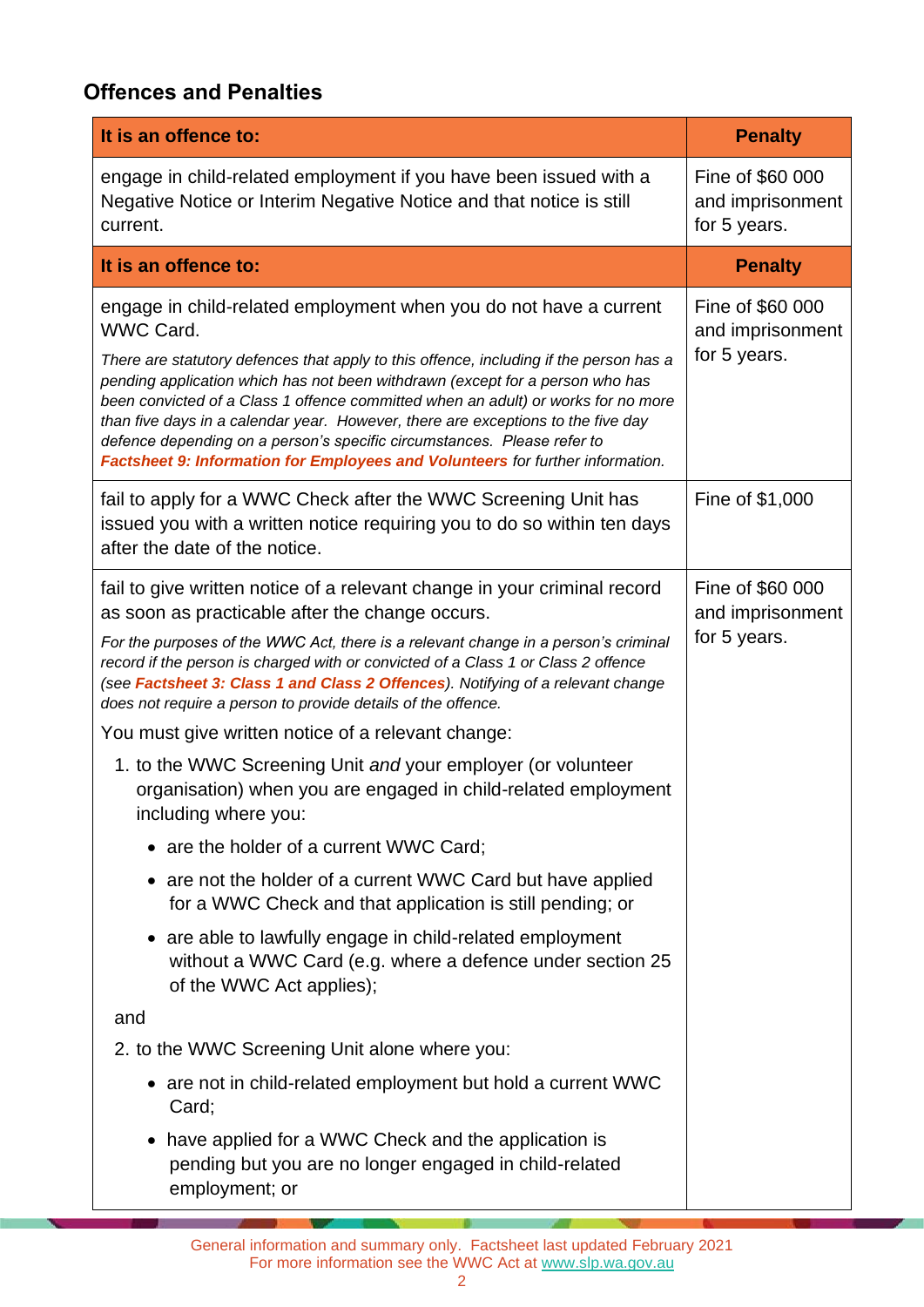| It is an offence to:                                                                                                                                                                                                                                  | <b>Penalty</b>                                       |
|-------------------------------------------------------------------------------------------------------------------------------------------------------------------------------------------------------------------------------------------------------|------------------------------------------------------|
| • have applied to the WWC Screening Unit to have a Negative<br>Notice issued to you cancelled and the application is<br>pending*.                                                                                                                     |                                                      |
| *Note: A person must not carry out any child-related work, whether by being<br>employed in child-related employment or carrying out a child-related business, while<br>they have a pending application for the cancellation of their Negative Notice. |                                                      |
| It is an offence to:                                                                                                                                                                                                                                  | <b>Penalty</b>                                       |
| use your current WWC Card to re-engage in child-related work when<br>there has been a relevant change in your criminal record since your<br>WWC Card was issued.                                                                                      | Fine of \$60 000<br>and imprisonment<br>for 5 years. |
| That is,                                                                                                                                                                                                                                              |                                                      |
| 1. if you are not engaged in any child-related work but are the<br>holder of a current WWC Card (e.g. you are between jobs), and                                                                                                                      |                                                      |
| 2. there has been a relevant change in your criminal record since<br>that WWC Card was issued,                                                                                                                                                        |                                                      |
| then you will commit an offence if you re-engage in any child-related<br>work unless you have:                                                                                                                                                        |                                                      |
| applied for a <i>further</i> WWC Check which is pending, or                                                                                                                                                                                           |                                                      |
| been issued with a <i>further</i> WWC Card.                                                                                                                                                                                                           |                                                      |
| This applies whether a person decides to re-engage in child-related work either by<br>being employed in child-related employment or carrying out a child-related<br>business.                                                                         |                                                      |
| fail to give a proposed employer written notice of a relevant change in<br>your criminal record since your current WWC Card was issued and<br>that you have applied for a further WWC Check and that application is<br>pending, where:                | Fine of \$60 000<br>and imprisonment<br>for 5 years. |
| you have a current WWC Card and are no longer engaged in<br>(a)<br>any child-related work* (e.g. you are between jobs), and                                                                                                                           |                                                      |
| there has been a relevant change in your criminal record since<br>(b)<br>the WWC Card was issued to you, and                                                                                                                                          |                                                      |
| you are offered child-related employment.<br>(c)                                                                                                                                                                                                      |                                                      |
| *The person may have previously carried out child-related work either by being<br>employed in child-related employment or by carrying out a child-related business.                                                                                   |                                                      |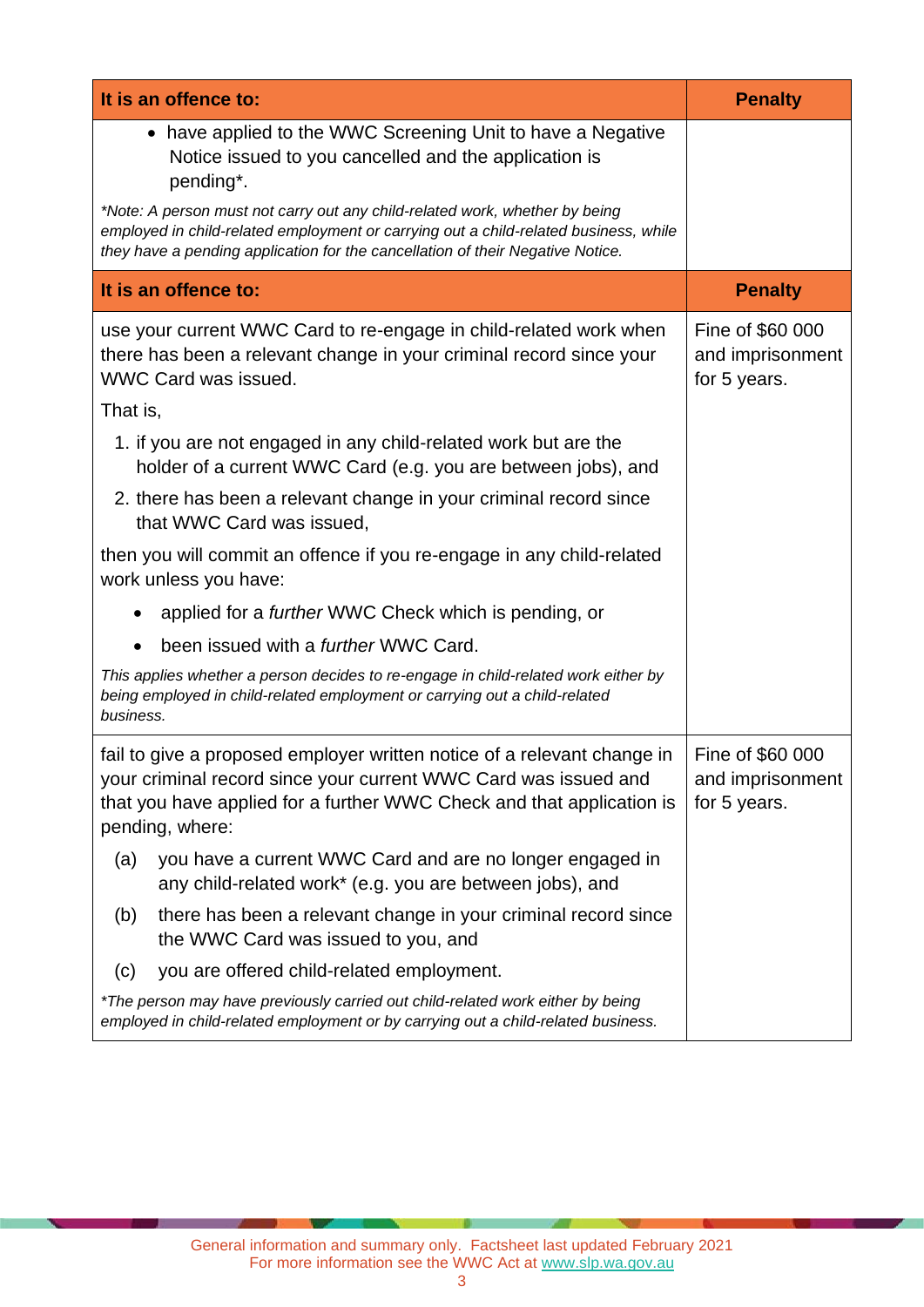|     | It is an offence to:                                                                                                                                                                                                                                                  | <b>Penalty</b>                                       |
|-----|-----------------------------------------------------------------------------------------------------------------------------------------------------------------------------------------------------------------------------------------------------------------------|------------------------------------------------------|
|     | fail to give a proposed employer written notice of a relevant change in<br>your criminal record where:                                                                                                                                                                | Fine of \$60 000<br>and imprisonment                 |
| (a) | your WWC Card was cancelled by the WWC Screening Unit<br>after you gave written notice to the WWC Screening Unit of a<br>relevant change in your criminal record in circumstances<br>where you had a current WWC Card but were not engaged in<br>child-related work,  | for 5 years.                                         |
| (b) | you have applied for a further WWC Check and that<br>application is pending; and                                                                                                                                                                                      |                                                      |
| (c) | the proposed employer proposes to employ you in<br>child-related employment.                                                                                                                                                                                          |                                                      |
|     | In such circumstances, you must give written notice to your proposed<br>employer of any relevant change in your criminal record since the<br>cancelled WWC Card was issued to you.                                                                                    |                                                      |
|     | engage in any child-related work* after a relevant change in your<br>criminal record and that change is a conviction for a Class 1 offence<br>committed when you were an adult.<br>*This applies to both being employed in child-related employment or carrying out a | Fine of \$60 000<br>and imprisonment<br>for 5 years. |
|     | child-related business.                                                                                                                                                                                                                                               |                                                      |
|     | give information for the purposes of the WWC Act that you know to be<br>false or misleading in a material particular to:                                                                                                                                              | Fine of \$24 000<br>and imprisonment<br>for 2 years. |
|     | a person who employs, or proposes to employ, you in<br>child-related employment, or                                                                                                                                                                                   |                                                      |
|     | the WWC Screening Unit.                                                                                                                                                                                                                                               |                                                      |
|     | fail to return your WWC Card to the WWC Screening Unit as soon as<br>practicable after:                                                                                                                                                                               | Fine of \$12 000<br>and imprisonment                 |
|     | being convicted of a Class 1 offence committed when you were<br>an adult;                                                                                                                                                                                             | for 12 months.                                       |
|     | the WWC Screening Unit issues you with a Negative Notice or<br>an Interim Negative Notice; or                                                                                                                                                                         |                                                      |
|     | the WWC Screening Unit gives you written notice of the<br>cancellation of your WWC Card.                                                                                                                                                                              |                                                      |

## **More Information**

Visit the [Resources for employees, volunteers, students and self-employed page](https://workingwithchildren.wa.gov.au/resources/publications/fact-sheets-booklets/resources-for-employers-and-organisations) on the WWC Check website **(**[www.workingwithchildren.wa.gov.au>](http://www.workingwithchildren.wa.gov.au/) Resources> Factsheets and tools> Resources for employees, volunteers, students and self-employed people) for tools to help you comply with the WWC Act.